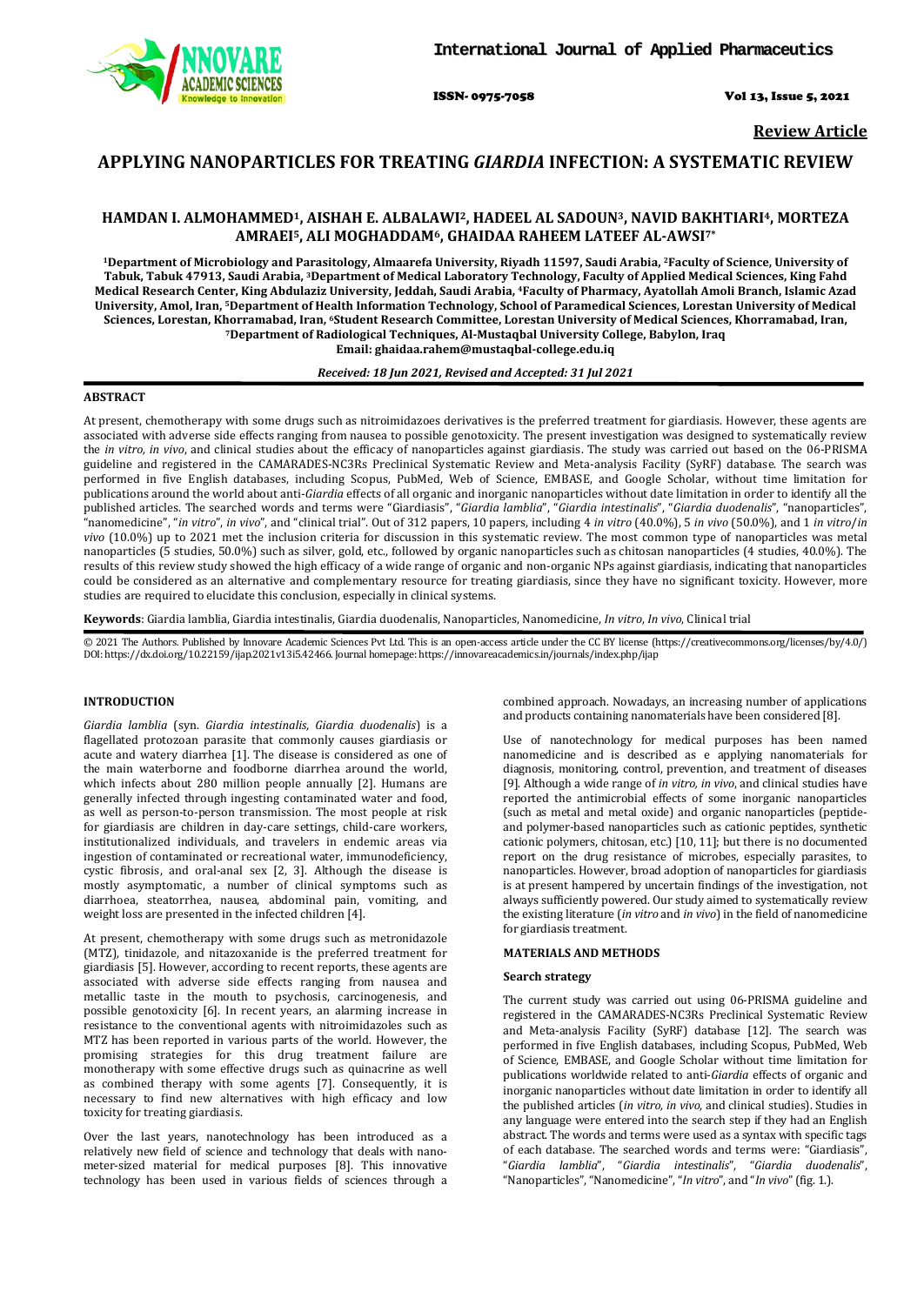

**Fig. 1: Flowchart describing the study design process**

### **Quality assessment and article selection**

First, the studies were imported to EndNote X9 software (Thomson Reuters, New York, NY, USA) and duplicate studies were deleted. Afterwards, three independent authors examined the title and abstract of the studies and the relevant studies were included for further analysis. The same authors carefully read the studies and the eligible studies with adequate inclusion criteria were selected.

#### **Exclusion criteria**

The studies with inadequate information, abstracts submitted in congresses without full texts, failure to match methods with results, and the incorrect interpretation of the results was excluded from the current study.

#### **Inclusion criteria**

Inclusion criteria of this study were the articles evaluating the effects of nanoparticles on giardiasis, emphasizing the design of various forms of nanoparticles containing drugs and other pharmaceutical formulations against giardiasis.

### **Data extraction**

Three independent authors extracted information from the selected articles and, if needed, the differences were resolved by the corresponding author. The extracted data included nanoparticle type, in combination or loaded with other drugs, type of study, parasite form, condition, concentration, time of used and obtained findings, and references.

#### **RESULTS AND DISCUSSION**

Out of 312 papers, 10 papers including 4 *in vitro* (40.0%), 5 *in vivo* (50.0%), and 1 *in vitro/in vivo* (10.0%) up to 2021 met the inclusion criteria for discussion in this systematic review with the data extracted, as presented in table 1. The most common type of nanoparticles was metal nanoparticles (5 studies, 50.0%) such as silver, gold, etc., followed by and organic nanoparticles such as chitosan nanoparticles (4 studies, 40.0%). In this study, we investigated the effect of different nanoparticles on *Giardia* parasite and giardiasis disease, put the obtained information in a table, and categorized it. According to the nanoparticles mentioned in the table, we classified them into two categories of organic and inorganic nanoparticles and explained their effect on *Giardia*.

## **Organic nanoparticles**

#### *Chitosan*

Chitosan (poly-(b-1/4)-2-amino-2-deoxy-D-glucopyranos) and its derivatives due to having some exceptional properties such as minimum toxicity, biocompatibility, and biodegradability, have been broadly used as an immunomodulatory, anticancer, anti-nociceptive, antioxidant, anti-inflammatory, and antimicrobial agent [23-26]. Todays, it has been proven that chitosan-based biomedical drugs such as nanoparticles, hydrogels, coatings, suspensions, powders, membranes, films, etc. are able to affect the pharmaceutical and biomedical effects of these agents [27, 28]. In recent years, several studies have reported the antimicrobial effects of chitosan and its derivatives against a broad spectrum of pathogenic viruses, bacteria, fungi, as well as helminthic and protozoan parasites [29-31]. Yarahmadi *et al.* (2016) demonstrated the considerable chitosan nanoparticles (CNPs) synthesized by *Penicillium viridicatum* and *P. aurantiogriseum* at the doses of 50, 100, 200, and 400 μg/ml on *Giardia* cysts, whereas CNPs at the dose of 400 μg/ml and after 180 min exposure killed 100% *Giardia* cysts [13].

In addition, Chabra *et al.* (2019) reported that chitosan and nanochitosan at the concentrations of 100, 200, and 400 µg/ml significantly reduced the *G. lamblia* trophozoite, ranging from 89 to 100, after 3 h exposure *in vitro*. The findings also showed that the oral administration of chitosan and nano-chitosan at the dose of 100 µg/kg significantly reduced the mean percentage of excreted cysts up to 10 times in the infected BALB/C mice *G. lamblia* [14].

In the study conducted by Elmi *et al.* (2020), CNPs synthesized by *Penicillium* fungi at the dose of 50 μg/ml after 180 min exposure eliminated 31.3% of *G. lamblia* cysts [19]. Said *et al.* (2012) also showed that synthesized CNPs prepared by ionic crosslinking of chitosan solution at the dose of 5 ppm for 8 d significantly reduced the number of *Giardia* cysts in the stool and trophozoites in intestinal sections of rats with giardiasis [16].

Recently, El-Gendy *et al.* (2021) demonstrated that oral administration of CNPs at the dose of 50µg/hamster/day for 7 consecutive days alone and especially in combination with MTZ in Syrian hamsters infected with *G. lamblia* significantly reduced the cysts and trophozoites counts by 63.64-94.69%. They also reported significant healing of intestinal mucosa in the infected hamsters after treatment with MTZ+CsNPs [15].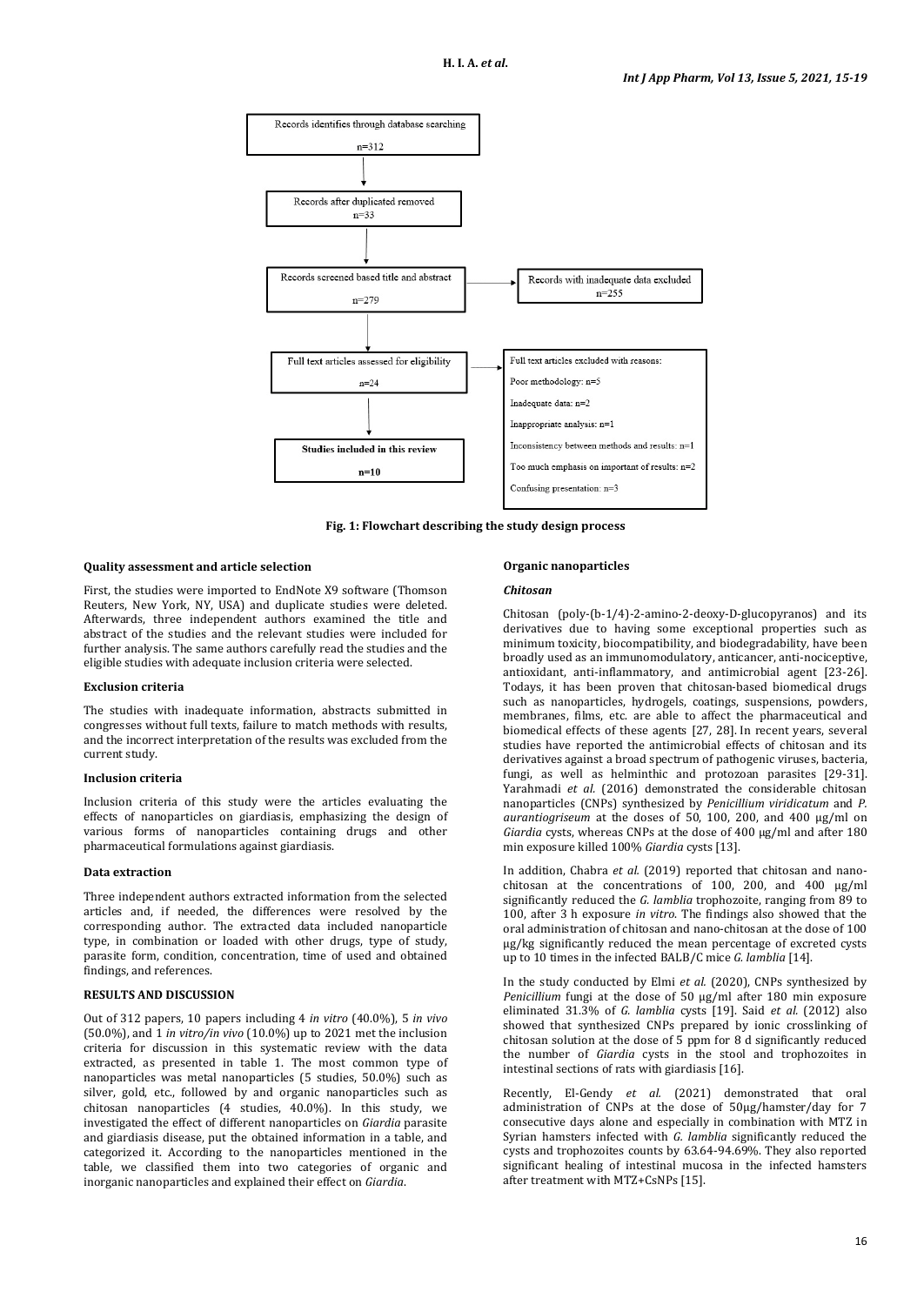| Table 1: A list of studies on effects of nanoparticles against giardiasis |  |  |  |
|---------------------------------------------------------------------------|--|--|--|
|---------------------------------------------------------------------------|--|--|--|

| Nanoparticle                                                                                    | Preparation<br>method                                                                            | Condition                               | Parasite<br>form              | Dose                                                               | Time                                       | <b>Outcome</b>                                                                                                                                                                                                                                                                                                                                                                                                                    | Ref                |
|-------------------------------------------------------------------------------------------------|--------------------------------------------------------------------------------------------------|-----------------------------------------|-------------------------------|--------------------------------------------------------------------|--------------------------------------------|-----------------------------------------------------------------------------------------------------------------------------------------------------------------------------------------------------------------------------------------------------------------------------------------------------------------------------------------------------------------------------------------------------------------------------------|--------------------|
| Chitosan<br>nanoparticles                                                                       |                                                                                                  | In vitro                                | Cysts                         | 50, 100,<br>$200$ and<br>400<br>$\mu$ g/ml                         | 10, 30,<br>60 and<br>180 min               | CNPs) synthesized by Penicillium viridicatum and P.<br><i>aurantiogriseum</i> at the doses of 50, 100, 200, and<br>$400 \mu g/ml$ on Giardia cysts; whereas CNPs at the<br>dose of 400 $\mu$ g/ml and after 180 min exposure<br>killed 100% Giardia cysts                                                                                                                                                                         | $[13]$             |
| Chitosan and<br>nano-chitosan                                                                   | Ionic gelation<br>method                                                                         | In vitro<br>In vivo<br>(BALB/c<br>mice) | Cysts and<br>trophozoi<br>tes | 100, 200,<br>400<br>$\mu$ g/ml<br>And 10,<br>50, 100<br>$\mu$ g/kg | 30,60,<br>180<br>Min and<br>24,<br>48,72 h | Chitosan and nano-chitosan at the concentrations of<br>100, 200, and 400 µg/ml significantly reduced the G.<br>lamblia trophozoite ranging from 89 to 100 after 3 h<br>exposure in vitro; they findings also showed that the<br>oral administration of chitosan and nano-chitosan at<br>the dose of 100 μg/kg significantly reduced the mean<br>percentage of excreted cysts up to 10 times in<br>infected BALB/C mice G. lamblia | $\lceil 14 \rceil$ |
| Chitosan<br>nanoparticles<br>(CNPs)                                                             | Ionic gelation<br>technique                                                                      | In vivo<br>(Syrian<br>hamsters)         | Cysts and<br>trophozoi<br>tes | $50\mu g/ha$<br>mster/da<br>y                                      | 7 d                                        | CNPs, especially in combination with metronidazole<br>(MTZ) significantly reduced the cysts and trophozoites<br>counts from 63.64-94.69%. Histopathological tests<br>demonstrated significant healing of intestinal mucosa<br>after treatment with MTZ+CsNPs.                                                                                                                                                                     | $[15]$             |
| Chitosan<br>nanoparticles                                                                       | Ionic cross-<br>linking and<br>spontaneous<br>emulsification<br>method                           | In vivo<br>(Rats)                       | Cysts                         | 5 ppm                                                              | 8 d                                        | CNPs significantly reduced<br>the cysts<br>and<br>trophozoites counts up to 68.2 and 79.6% in rats<br>infected with G. lamblia, respectively.                                                                                                                                                                                                                                                                                     | $[16]$             |
| Curcumin<br>nanoparticles                                                                       | Ionic cross-<br>linking and<br>spontaneous<br>emulsification<br>method                           | In vivo<br>(Rats)                       | Cysts                         | $450$ mg                                                           | 8 d                                        | CNPs significantly reduced the cysts<br>and<br>trophozoites counts up to 54.6 and 51.7% in rats<br>infected with G. lamblia, respectively.                                                                                                                                                                                                                                                                                        | $[16]$             |
| Gold<br>Nanoparticles<br>(AuNps)                                                                |                                                                                                  | In vitro                                | Cysts                         | 0.05, 0.1,<br>0.3<br>mg/ml                                         | 5, 15,<br>30,60<br>and 180<br>min          | In this study, AuNps were used in vitro on Giardia<br>cysts isolated from stools. The results showed that<br>the lethal effect of these nanoparticles with a<br>concentration of $0.3 \text{ mg/ml}$ in 5 min is $62\%$ and in<br>180 min it reaches 96%. For this reason, it can be<br>said that AuNps at a concentration of 0.3 mg/ml<br>have a lethal effect similar to metronidazole.                                         | $[17]$             |
| Gold<br>nanoparticles<br>and <i>Citrullus</i><br>colocynthis L.<br>nanoparticles<br>$(nAu+nCc)$ | Green<br>synthesis                                                                               | In vivo<br>(Swiss<br>Albino<br>Mice)    |                               | $20 \mu g$                                                         | 8 d                                        | In this study, the effect of combination therapy of<br>nAu+nCc in the animal model was investigated.<br>Experiments were performed on 50 Swiss Albino<br>Mice infected with Giardia cysts using a nasogastric<br>tube, and the results showed that combination<br>therapy eliminated 93.2% of Giardia trophozoites.                                                                                                               | $[18]$             |
| Nano-chitosan                                                                                   | Ionotropic<br>gelation<br>method                                                                 | In vitro                                | Cysts                         | 1, 5, 10,<br>20,40<br>and<br>$50 \mu g/ml$                         | $180 \,\mathrm{min}$                       | In this study, Nano-chitosan obtained from<br>Penicillium waksmanii, P. aurantiogriseum, P.<br>viridicatum and P. citrinum were used. The results<br>show that the greatest effect of these nanoparticles<br>is at a concentration of 50 $\mu$ g/ml, which has a lethal<br>effect of 31.3%, and in addition, it was found that<br>Nano-chitosan has little toxicity and side effects.                                             | $[19]$             |
| Selenium and<br>Copper Oxide<br>Nanoparticles<br>(CuO NPs and<br>Se NPs)                        | Purchased                                                                                        | In vitro                                | Cysts                         | 0.15, 0.3,<br>and 0.6<br>mg/ml                                     | 10, 15,<br>30,60,<br>and 180<br>min        | In this study, the effect of CuO NPs and Se NPs with a<br>size of 10 to 45 nm on Giardia deudenalis cysts<br>obtained from patients' stools was investigated. The<br>results showed that CuO NPs at a concentration of 0.6<br>mg/ml and Se NPs at a concentration of 0.3 mg/ml had<br>a similar effect to metronidazole on cysts.                                                                                                 | [20]               |
| Silver<br>nanoparticles<br>$(Ag \, NPs)$                                                        | Purchased                                                                                        | In vivo<br>(BALB/c)<br>mice)            |                               | $100\mu g/g$                                                       | 24,48<br>and 72 h                          | In this study, the anti-Giardia ability of Ag NPs as a<br>combination therapy with metronidazole and alone<br>was investigated. Experiments showed that in 72 h of<br>combined treatment of Ag NPs and metronidazole has<br>an effect of 83.30% and the use of nanoparticles alone<br>has the same effect. But in 24 h the effect of Ag NPs is<br>66.60%, which is greater than the effect of<br>metronidazole.                   | $\lceil 21 \rceil$ |
| Silver<br>nanoparticles                                                                         | Ionic cross-<br>linking and<br>spontaneous<br>emulsification<br>method and<br>green<br>synthesis | In vivo<br>(Rats)                       | Cysts                         | $100$ ppm                                                          | 8 d                                        | CNPs significantly reduced the Giardia cysts and<br>trophozoites counts up to 72.7 and 81.1% in rats<br>infected with G. lamblia                                                                                                                                                                                                                                                                                                  | 16                 |
| Zinc oxide<br>nanoparticles<br>$(ZnO-NPs)$                                                      | Purchased                                                                                        | In vivo<br>(BALB/c)<br>mice)            |                               | $10 \frac{\text{mg}}{\text{kg}}$                                   | 7 d                                        | In this study, we investigated the effect of ZnO-NPs and<br>metronidazole on Giardia intestinalis-infected mice.<br>Studies have shown that ZnO-NPs in the mentioned<br>dose can kill 93.7% of cysts and also metronidazole in<br>500 mg/kg dose can kill 99.2% of cysts while combined<br>treatment with both The drug has a 100% result.                                                                                        | $[22]$             |

*Curcumin*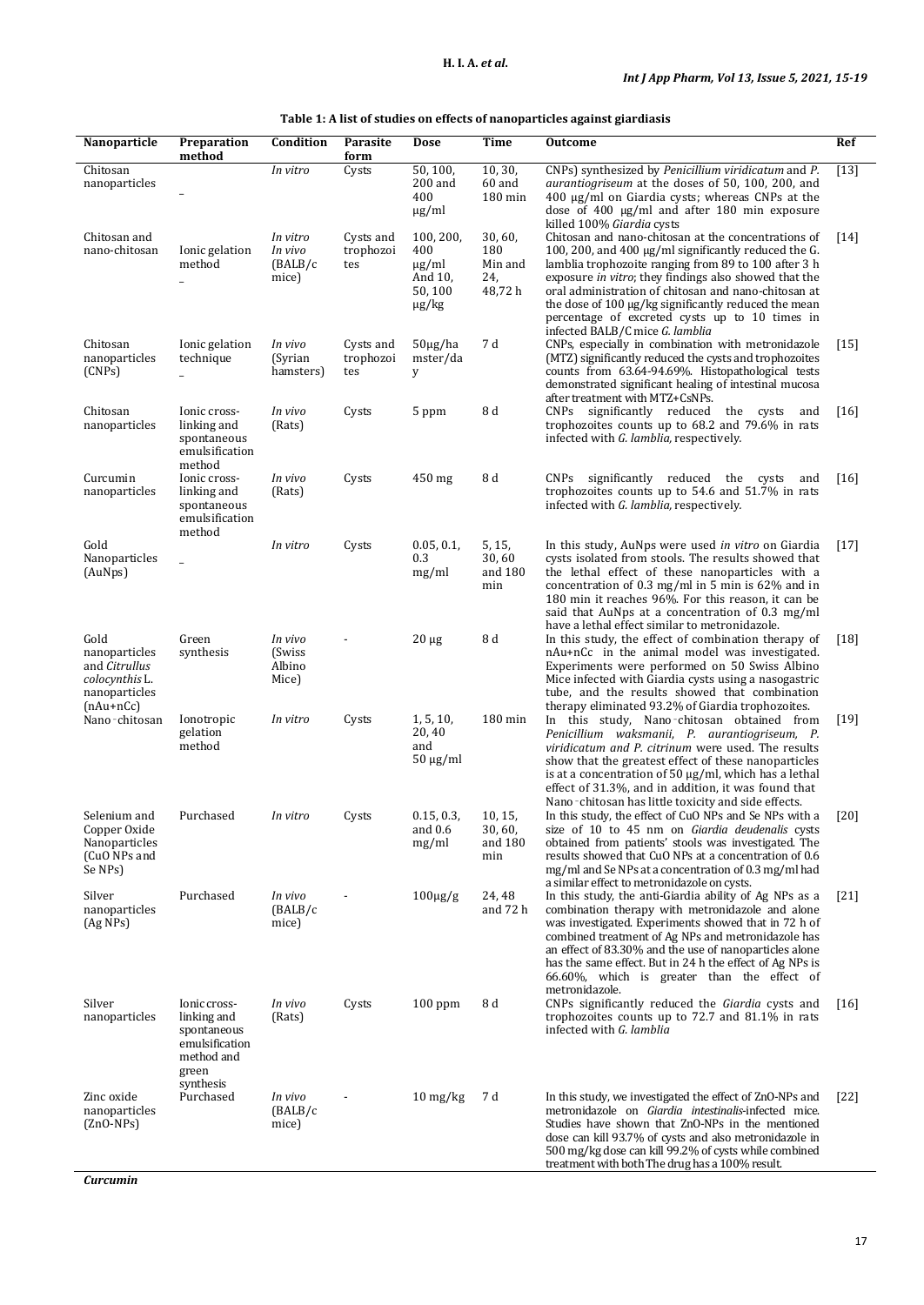Curcumin is a natural polyphenol compound derived from turmeric root with various pharmacological properties [32]. It has many therapeutic properties such as anti-inflammatory, anti-cancer, antioxidant, and antimicrobial activity. Considering the antiparasitic activities of curcumin, reviews showed the potent efficacy of curcumin against some pathogenic species of *Plasmodium*, *Leishmania*, *Trypanosoma*, *Schistosoma*, and more commonly against other cosmopolitan parasites such as nematodes, *Babesia*, *Giardia*, and Coccidia [33]. In the study conducted by of Said *et al.* (2012), the results showed that curcumin nanoparticles synthesized by ionic crosslinking of curcumin solution at the dose of 450 mg for 8 d significantly reduced the number of *Giardia* cysts (54.6%) in the stool and trophozoites (51.7%) in intestinal sections of the rats with giardiasis [16].

### *Citrullus colocynthis nanoparticles*

*Citrullus colocynthis* is an herbaceous plant from the Cucurbitaceae family that contains pectin and alkaloids such as Elatyrene A and Elatyrisin B with various pharmacological properties such as anti-<br>diabetic. anti-cancer. anti-inflammatory. anti-oxidant. and anti-cancer, anti-inflammatory, anti-oxidant, antimicrobial properties [34, 35]. Recently, Al-Ardi *et al.* (2020) demonstrated that the oral administration of *C. colocynthis* nanoparticles at the dose of 20 µg for 8 d significantly reduced the mean number of *G. lamblia* trophozoites by 93.2% in Swiss Albino mice with giardiasis [18].

#### **Inorganic nanoparticles**

#### *Gold*

Gold is one of the vital elements which is broadly used in various medical fields such as biochemistry, microbiology, immunology, and cytology. Gold nanoparticles have many applications in medicine, including<br>biosensors, clinical chemistry, immunoassays, genomics, clinical chemistry, immunoassays, genomics, photothermolysis of cancer cell. They also have other effects such as analgesic, anti-angiogenesis, anti-HIV virus, and anti-parasites, including *Plasmodium* spp., *Giardia* spp., *Leishmania* spp., etc.[17, 18, 36, 3].

In the study conducted by Bavand *et al.* (2014), gold NPs were used at the dose of 0.05, 0.1, 0.3 mg/ml for 5, 15, 30, 60, and 180 min against *G. lamblia* cysts. Their results showed that gold NPs at the concentration of 0.3 mg/ml in 180 min were able to kill 96% of cysts [17]. In addition, the study conducted by Al-Ardi (2020) demonstrated that oral administration of gold nanoparticles at the dose of 20 µg for 8 d significantly reduced the mean number of *G. lamblia* trophozoites by 93.2% in Swiss Albino mice with giardiasis [18].

#### *Silver*

Silver nanoparticles are one of the unique materials that have special physical and chemical properties such as resistance to oxidation and high thermal conductivity and are used in various fields such as industry, health, and medicine. Various pharmacological properties, including anti-inflammatory, anti-cancer, antioxidant, anti-angiogenic, and antimicrobial activities, have been attributed to silver nanoparticles. Regarding the antimicrobial effects of silver nanoparticles, previous reviews have represented the antimicrobial effects of these nanoparticles on a wide range of microbial pathogens such as *Escherichia coli*, *Candida* species, and HIV virus and parasites such as *Leishmania* spp. and *G. lamblia* [21, 38].

In the study conducted by Idan and Ardalan (2020) on BALB/c mice with giardiasis, it has been proven that use of silver nanoparticles at the dose of 100 µg/g reduced 83.30 and 66.6% of *Giardia* cysts after 72 and 24 h, respectively. In another study conducted by Said *et al.* (2012), it was proven that silver nanoparticles obtained by green synthesis at the dose of 50 μg for 8 d can reduce 72.7% of *G. lamblia* cysts in the mice with giardiasis [16].

#### *Selenium*

Selenium is a semi-solid metal that is classified as a trace element and was discovered as a byproduct of sulfuric acid synthesis. Many studies have studied the properties of this element, including antidiabetic, anti-cancer, antioxidant, and anti-inflammatory [39]. In addition, this element has various antimicrobial activities such as anti-viral, antibacterial, as well as anti-parasites effects against as

*Entamoeba histolytica* and *Giardia* spp. [20, 39]. In the study conducted by Malekifard and Tavassoli (2020), the results showed that selenium nanoparticles at various concentrations, particularly at the dose of  $0.\overrightarrow{6}$  mg/ml after 10, 15, 30, 60, and 180 min incubation, killed 100% of *G. deudenalis* cysts *in vitro* [20].

#### *Copper oxide*

Copper oxide nanoparticles are the semiconductor compound with many applications such as in industrial catalyst, gas sensors, electronic materials, biomedicines, and environmental remediation [40, 41]. In addition, it has been used as antimicrobial agents against some microbial pathogens such as *Klebsiella pneumoniae*, *Pseudomonas aeruginosa*, *Entamoeba histolytica,* and *Cryptosporidium parvum, G. deudenalis* [20, 42]. Considering the antiparasitic effects of copper oxide nanoparticles, Malekifard and Tavvasoli (2020) found these nanoparticles at various concentrations, particularly at the dose of 0.6 mg/ml after 180 min incubation, killed 97% of *G. deudenalis* cysts *in vitro* [20].

#### *Zinc oxide*

Zinc is one of the trace elements with different compounds which have various pharmacological properties [43]. Zinc oxide (ZnO) nanoparticles are a favorable compound for use in biomedical field, particularly given their anticancer and antimicrobial activities [44]. Considering antimicrobial effects of Zno NPs, previous studies have demonstrated these nanoparticles have potent antimicrobial properties against some of the pathogenic microbial strains such as *Streptococcus pneumonia*, *Bacillus subtilis, Eimeria papillata*, *Leishmania* spp., and *Giardia* spp. [45]. In the study by Reham *et al.* (2019), it was found that the use of ZnO nanoparticles at the dose of 10 mg/kg and for the period of 7 d alone could eliminate 93.7% of *Giardia* cysts in mice; if combined with metronidazole, it had 100% lethality [22].

### **CONCLUSION**

The results of this review showed the high efficacy of a wide range of organic and non-organic NPs against giardiasis, indicating that nanoparticles could be considered as an alternative and complementary resource for treating giardiasis since they had no significant toxicity. In addition, we found no resistance formation against nanoparticles for giardiasis. However, more studies are required to elucidate this conclusion, especially in clinical systems.

### **AVAILABILITY OF DATA AND MATERIALS**

All data generated or analyzed during this study are included in this published article.

# **FUNDING**

Nil

### **AUTHORS CONTRIBUTIONS**

All authors have contributed equally.

# **CONFLICTS OF INTERESTS**

Declared none

#### **REFERENCES**

- 1. Lujan HD. Giardia and giardiasis. Medicina (B Aires) 2006;66:70-4.
- 2. Adam RD. Biology of giardia lamblia. Clin Microbiol Rev 2001;14:447-75.
- 3. Obulesu G, Ar H. A study of stool samples from hiv positive and hiv negative at Andhra Pradesh. Asian J Pharm Clin Res 2018;1:394-7.
- 4. Hooshyar H, Rostamkhani P, Arbabi M, Delavari M. Giardia lamblia infection: review of current diagnostic strategies. Gastroenterol Hepatol Bed Bench 2019;12:3-12.
- 5. Escobedo AA, Cimerman S. Giardiasis: a pharmacotherapy review. Expert Opin Pharmacother 2007;8:1885-902.
- 6. Tian HF, Chen B, Wen JF. Giardiasis, drug resistance, and new target discovery. Infect Disord Drug Targets 2010;10:295-302.